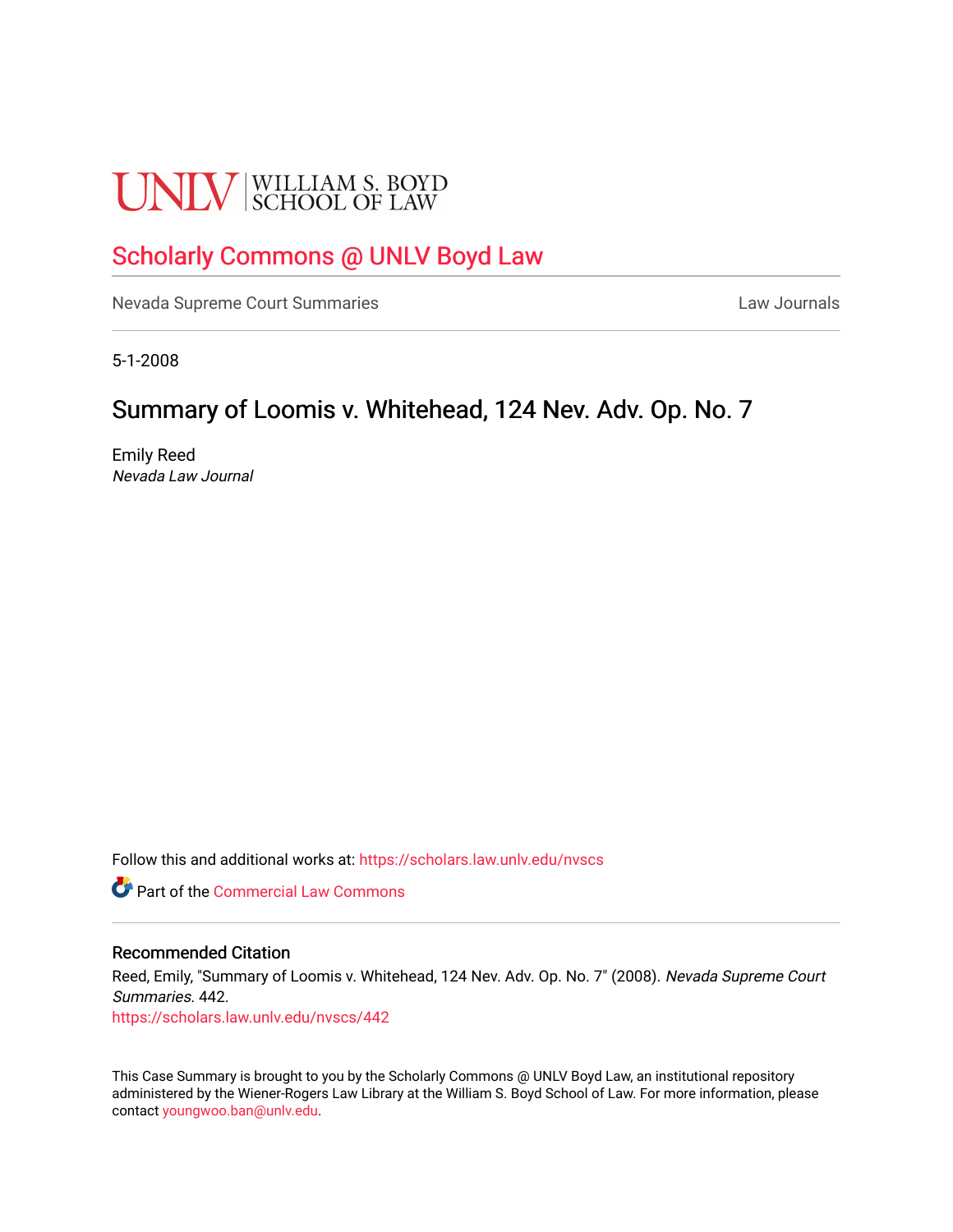## *Loomis v. Whitehead*, **124 Nev. Adv. Op. No. 7, (May 1, 2008)[1](#page-1-0)**

## **COMMERCIAL LAW – PARTNERSHIP**

#### **Summary**

Appeal from a district court order granting partial summary judgment in a contract action. The appeal addresses whether NRS 602.070 bars a partnership operating under a fictitious name from bringing an action for breach of contract when the contract was not entered into under the fictitious name.

#### **Disposition/Outcome**

Reversed and Remanded. NRS 602.070 does not bar partners from bringing an action "so long as the partners did not conduct the business or enter into an agreement under the fictitious name or otherwise mislead the other party into thinking that he was doing business with some entity other than the partners themselves."<sup>[2](#page-1-1)</sup>

#### **Factual and Procedural History**

Appellants Leroy Loomis and David R. Shanahan raised and sold cattle in Elko County, Nevada. Loomis was responsible for the livestock and paying expenses. Shanahan was responsible for the day-to-day care of the cattle. They did not have a partnership agreement and no business was registered, however Loomis and Shanahan referred to themselves the 52 Cattle Company.

In 2003, Shanahan and Whitehead, a rancher, entered into a verbal agreement for Shanahan's cattle to be wintered at Whitehead's ranch. The verbal agreement was made by Whitehead's ranch foreman and neither Whitehead nor Loomis were present at the time of the agreement. The name 52 Cattle Company was not mentioned at the time of the agreement or during the course of business.

Shanahan and Loomis allege that during that winter their cattle were malnourished and several died from starvation at Whitehead's ranch. Whitehead denies the allegations.

Shanahan and Loomis brought suit against Whitehead for negligence and breach of contract. During discovery, Whitehead discovered the existence of the 52 Cattle Company. He

 $\overline{a}$ 

<span id="page-1-0"></span><sup>&</sup>lt;sup>1</sup> By Emily Reed.

<span id="page-1-1"></span> $2$  Loomis v. Whitehead, 124 Nev. Adv. Op. No. 7, 2 (May 1, 2008).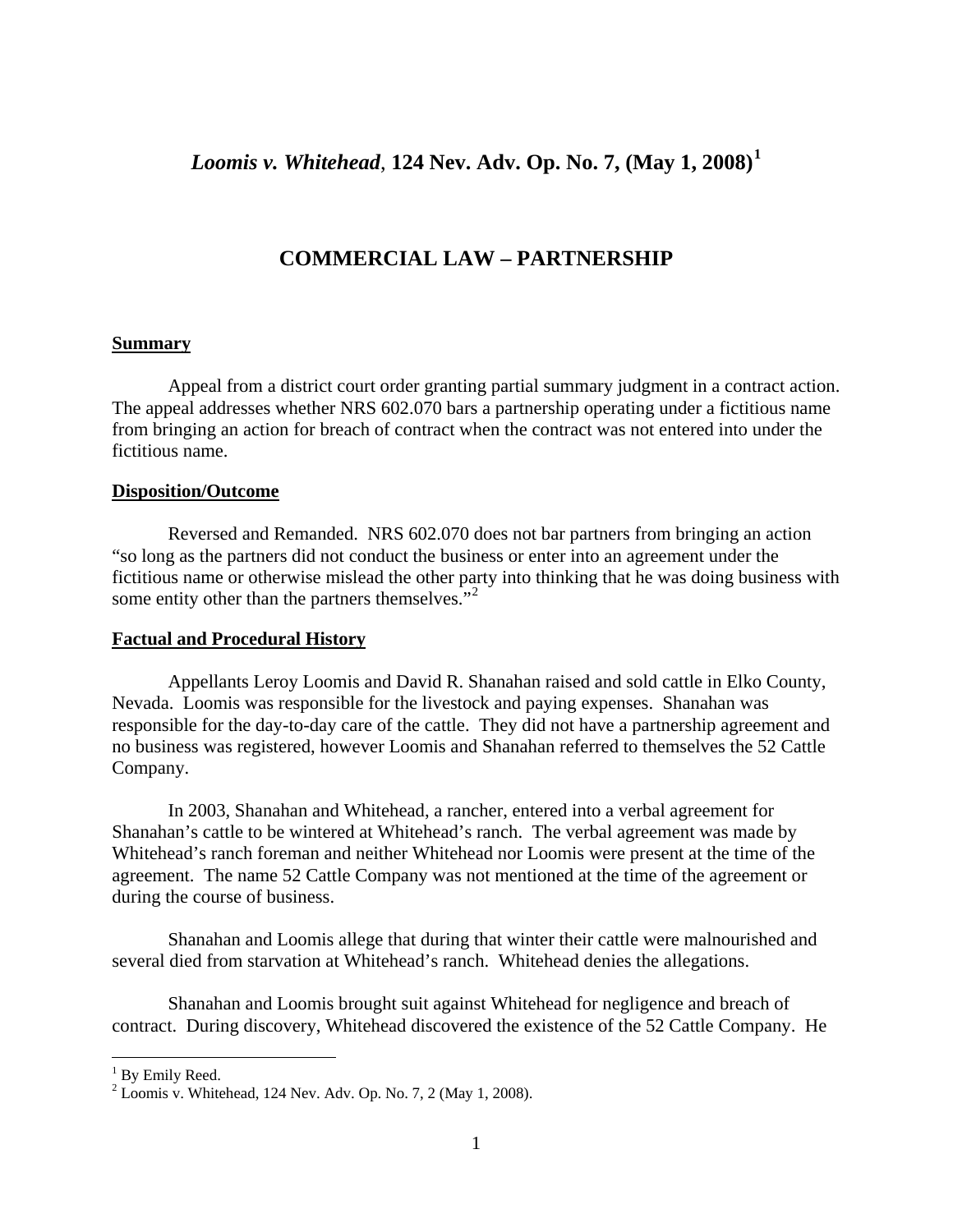also discovered that the 52 Cattle Company was not registered with the Elko County Clerk. Whitehead filed for partial summary judgment pursuant to NRS 602.070. "NRS 602.070 prohibits persons who fail to file an assumed or fictitious name certificate from suing on any contract or agreement made under the assumed or fictitious name."<sup>[3](#page-2-0)</sup> The district court granted summary judgment in favor of Whitehead. Loomis and Shanahan timely appealed.

#### **Discussion**

 The District Court concluded that because Loomis and Shanahan had failed to file a fictitious name certificate with the Elko County Clerk, and had conducted business under the name they were barred from brining an action pursuant to NRS 602.070.

 The Nevada Supreme Court reviewed this order granting summary judgment de novo. The Court found that "NRS 602.070 does not apply to individual partners whose transactions or business with another party were not performed under the fictitious name."<sup>[4](#page-2-1)</sup> In this case, Shanahan entered into the contract under his name, and not the name 52 Cattle Company. Whitehead does not allege that he believed or was lead to believe that he was doing business with the 52 Cattle Company. The name 52 Cattle Company was not mentioned until Shanahan's deposition.

 Because there is no indication that Loomis and Shanahan represented that they were the 52 Cattle Company and Whitehead did not rely on the fact that he was conducting business with the 52 Cattle Company NRS 602.070 does not apply.

 This matter was previously considered in *Brad Associates v. Nevada Federal Financial.* In that case this court determined that "failure to register with the county clerk does not automatically bar partners from commencing suit for claims arising out of their business."<sup>[5](#page-2-2)</sup> In that case partners in a real estate venture failed to file a fictitious name certificate for the partnership. Both the partnership and the individual partners brought suit against their lender. The district court dismissed the action. The *Brad* majority reversed because the lender knew with whom it had done business and would not have been benefited by the partnership having a certificate.

 This Court determined that the *Brad* majority properly determined the purpose of the statute and determined that it is to prevent fraud and provide the public with information. This Court reversed and remanded due to the fact that the business in question was not conducted under the name of the fictitious partnership.

#### **Dissenting Opinion**

Hardesty, J., dissenting:

 $\overline{a}$  $^{3}$  *Id*.<br><sup>4</sup> L<sup>1</sup>

<span id="page-2-1"></span><span id="page-2-0"></span><sup>&</sup>lt;sup>4</sup> Id. at 6 (citing Brad Assocs. v. Nevada Fed. Financial, 109 Nev. 145, 149, 848 P.2d 1064, 1066 (1993).

<span id="page-2-2"></span> $5$  Loomis, 124 Nev. Adv. Op. No. at 7 (citing Brad, 109 Nev. 145, 848 P.2d 1064 (1993)).